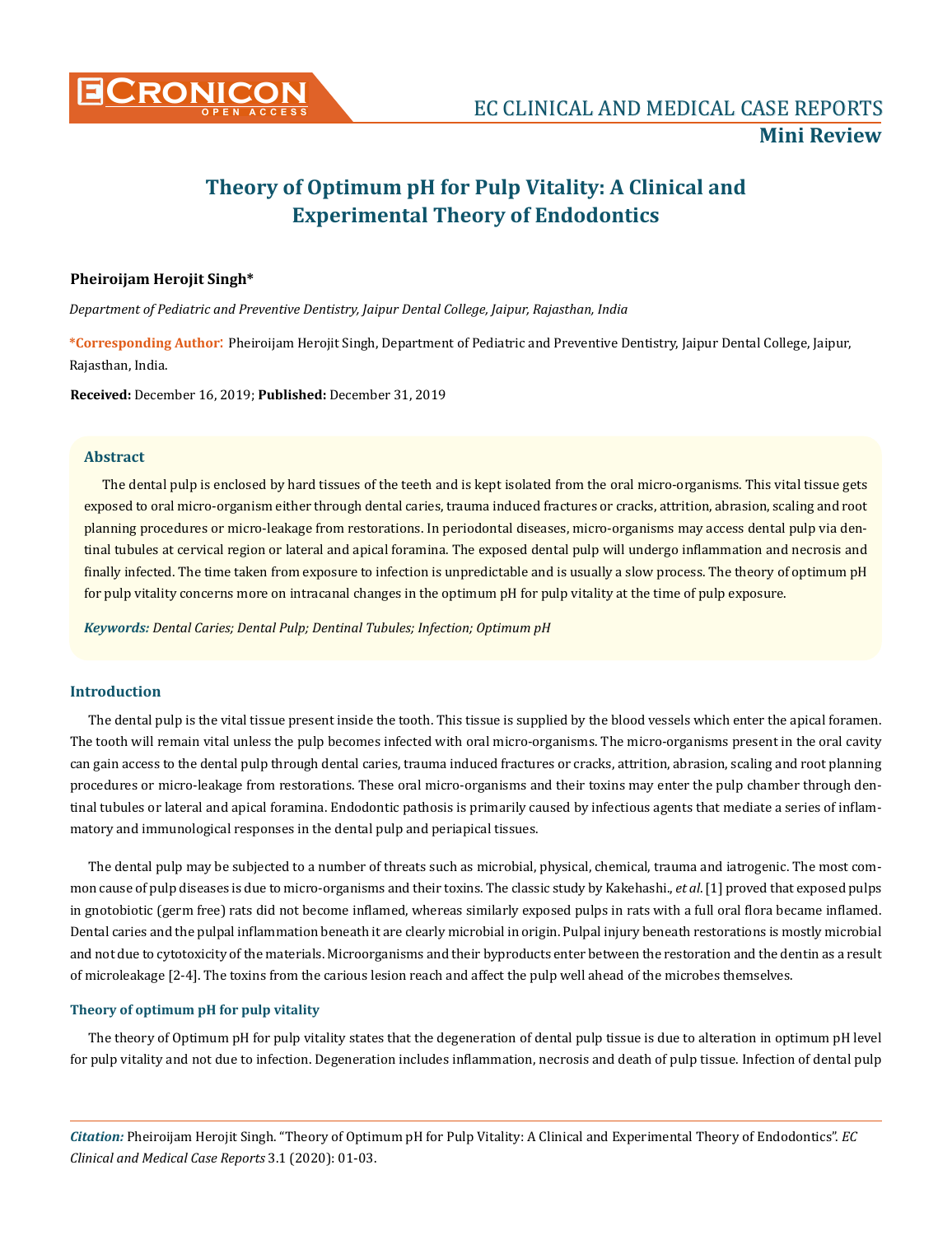tissue is always secondary and is preceded by lowering of optimum pH level. Oral micro-organisms favor to grow in acidic environment. When dental pulp is exposed to alkaline substance of pH higher than optimum pH for pulp vitality, inflammation and necrosis of the exposed pulp occurred but without infection. Hence, the viability of dental pulp tissue depends on the maintenance of optimum pH level. Dental pulp is alkaline in nature. This optimum pH level also regulates the pulpal blood flow. The change in optimum pH level also depends on the sudden change of temperature and pressure. This explains why there is pulpal inflammation due to heat generated during cavity preparation and excessive pressure during orthodontic tooth movement. When pulp gets exposed such as in deep caries, there is lowering of optimum pH level for pulp vitality by the saliva which is acidic in nature. Presence of micro-organisms and their toxins from carious lesions has made saliva more acidic. The exposed portion of the dental pulp towards the carious lesion gets lesser pH level than the remaining portion. As a result, this portion is more prone to get inflammation and then infected with micro-organisms. Due to continuous production of toxins by the micro-organisms which are acidic in nature there is further lowering in the pH level and as a result of which the remaining portion also gets inflamed, then infected and degeneration continues. However, the above process is usually slow and unpredictable. In pulp therapy such as direct and indirect pulp capping, a layer of calcium hydroxide is placed over the exposed or nearly exposed pulp to maintain the optimum pH level for pulp vitality. In a traumatized tooth with intact crown there is disruption of blood supply to the dental pulp tissue. As a result, the alkaline optimum pH level of the pulp changes from its alkalinity to acidity due to reduce pulpal blood flow which makes the pulp tissue more prone to infection. Inside the pulp chamber degeneration of pulp started first from the coronal portion towards the apical portion. As long as the alkaline optimum pH level of the dental pulp is maintained the pulp will remain vital without any infection even in the presence of micro-organisms. Dental pulp tissue cannot restore its optimum pH by itself; however, it can restore its optimum pH in the presence of a medium with higher pH such as calcium hydroxide. This also explains why alkaline materials such as calcium hydroxide, Mineral Trioxide Aggregate (MTA), chlorhexidine (CHX) have antimicrobial property. During clinical studies on vital teeth isolated with rubber dam, dental pulps were exposed with sterile dental burs and pH values were measured with a pH meter. The pH of dental pulps of these teeth was estimated to be between 7.35 and 7.8. However *in vitro* studies have shown that proliferation of dental pulp cells occurred at alkaline pH of 9.5. Hence the rationale of all endodontic treatments should be to maintain the optimum alkaline pH level inside the pulp chamber. If pulp diseases are due to infection then antibiotic therapy alone would have treated but they are not so. In apexogenesis, for example, placement of alkaline material such as calcium hydroxide alone can maintain the vitality of remaining pulp tissue thereby inducing root formation without antibiotic therapy.

The theory of optimum pH for pulp vitality was postulated by Dr. Pheiroijam Herojit Singh of Jaipur Dental College, Jaipur, Rajasthan, India. It was based on the clinical and experimental findings. Evidences that supported this theory are given below:

- 1. In apexogenesis a layer of calcium hydroxide is placed over the amputed dental pulp to allow the remaining vital pulp to induce root completion. In this procedure the alkaline substance i.e. calcium hydroxide is placed to maintain the optimum alkaline pH of the dental pulp.
- 2. Most of the irrigating solutions used in Root Canal Treatment (RCT) are alkaline in nature.
- 3. Most of the endodontic materials are alkaline in nature.
- 4. Glass ionomer cements are acidic and hence avoided in deep carious tooth as restorative material without a base or a liner.
- 5. In pulpectomy the obturation materials are alkaline.
- 6. RCT remains successful even when gutta-percha is replaced with an alkaline material such as calcium hydroxide as obturation material.

 $02$